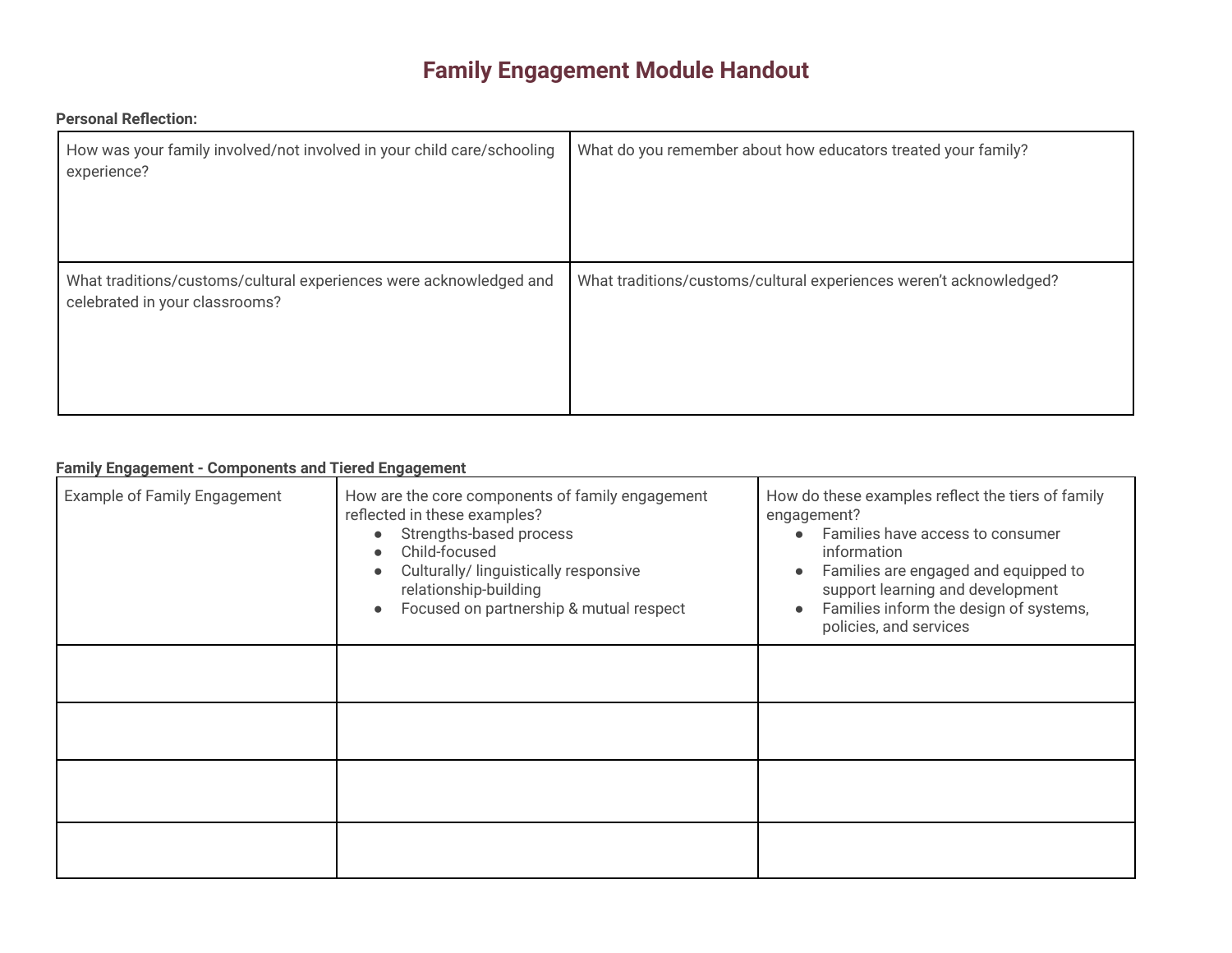**Reflecting on Self Assessment Tool:** How are the core focus areas of the self-assessment tool reflected in your community? If not currently reflected, what would authentic, equity-centered family engagement look like for your community's efforts in PDG and/or MDG?

| Program Leadership           |  |
|------------------------------|--|
| Program Environment          |  |
| Family Partnership           |  |
| <b>Teaching and Learning</b> |  |
| <b>Community Partnership</b> |  |

### **Feedback: Family Engagement Information Sheet**

Does this overview provide adequate information about expectations and the process for completing the assessment tool? How would you suggest it should be revised, if at all?

#### **Feedback: Family Engagement Self-Assessment Tool**

In what ways could this tool be improved to be more useful? Please share general or specific recommendations.